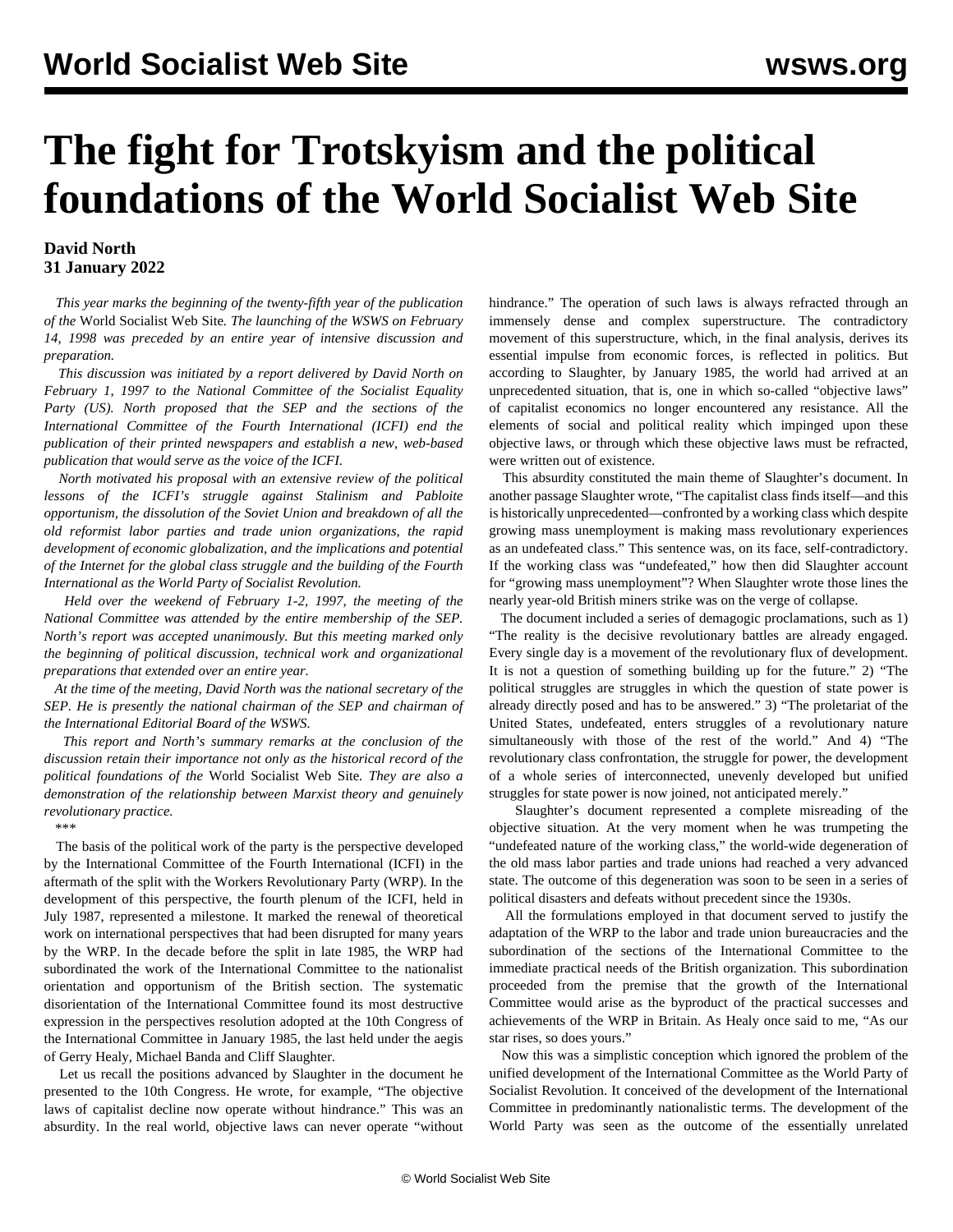successes of ICFI sections in their home countries.

 We fought against these conceptions to reestablish the political authority of the International Committee. It was on this question that the WRP broke from us. In the autumn of 1985 we asked Slaughter and Banda, "Did the Workers Revolutionary Party accept the political authority of the International Committee? Was there a world party that was superior to the national sections?" In posing this question, we were asking the WRP to reaffirm its commitment to the basic programmatic traditions of the Trotskyist movement, dating back to the founding of the Left Opposition in 1923.

 The WRP leadership opposed this. In December 1985, at a meeting of the International Committee, Slaughter, Simon Pirani, and the late Tom Kemp voted against a resolution that called upon the Workers Revolutionary Party to reaffirm its defense of the political program and traditions of the International Committee. That vote meant that the WRP had decided to break politically with Trotskyism. The formal separation came less than two months later.

 In the aftermath of the split, the theoretical work of the ICFI was concentrated on analyzing the political and historical issues that were raised by the degeneration of the WRP and its break with the International Committee. After this had been accomplished, the ICFI turned its attention to analyzing the development of its international perspective. In July 1987, at the Fourth Plenum of the ICFI, we initiated a discussion on the changes in the essential structures of world capitalism and their impact upon the international class struggle. I recall raising the following questions: "How do we foresee the development of the world socialist revolution? What processes and contradictions will provide the basis for a fresh upsurge of the working class and a renewal of revolutionary class struggle?"

 Comrades may recall the Workers League Summer School in September 1987. My report was based on the discussion we had held at the Fourth Plenum. I would like to cite a number of passages from that report. For the first time, we drew attention to the emergence of two interrelated and highly important phenomena: the globalization of production and the transnational corporation.

 The most serious weakness of the document introduced by Slaughter to the 10th Congress of the International Committee, I said, was its failure to take the slightest notice of "the new economic forms assumed by the growth of the productive forces within the imperialist epoch: that is, the internationalization of production on a scale unequaled in history, and the emergence of truly global production, in which the manufacture of a single commodity is the outcome of integrated transnational production. The transnational or multinational corporation is an economic reality which has profound implications for the development of the class struggle in every country and for the development of revolution." [*Fourth International*, January-March 1988, p. 69]

 Two essential conclusions were drawn from our analysis of these new phenomena: First, we stressed the inability of trade unions to respond effectively to globalized production and the objective need of the working class to organize its political struggle against capitalism on an international basis. "Trade unions," I stated, "are not equipped to confront this new situation. They cannot defend the working class insofar as they conduct the class struggle exclusively on the national soil. In fact, the development of transnational organizations requires the international organization of the working class. American, Japanese, Korean or German workers find it increasingly impossible to conduct nationally isolated struggles. And just as the bourgeoisie seeks to organize production on a world scale, the working class will be compelled to organize its own struggles on a world scale, and therefore create new and more advanced forms of organization." [Ibid., p. 73]

The existing trade unions could not fulfill this role:

 Workers will have to develop their own international strategy, their own international forms of organization. But these forms cannot be created spontaneously. And they cannot be created by the existing leaderships. There is an organic, historically-created drive for the creation of an international proletarian party. The working class must step into the twenty-first century. It can't base itself on forms of organization developed in the nineteenth. The international party is not a phrase. It is a reality based on these developments. That must be the center of our perspectives. [Ibid., p. 82]

 These concepts were elaborated in the 1988 perspectives resolution of the International Committee. We wrote, "It has long been an elementary proposition of Marxism that the class struggle is national only as to form, but that it is, in essence, an international struggle. However, given the new features of capitalist development, even the *form* of the class struggle must assume an international character. Even the most elemental struggles of the working class pose the necessity of coordinating its actions on an international scale ... the unprecedented international mobility of capital has rendered all nationalist programs for the labor movement of different countries obsolete and reactionary. Such national programs are invariably based on the voluntary collaboration of the labor bureaucracies with 'their' ruling classes in the systematic lowering of workers' living standards to strengthen the position of 'their' capitalist country in the world market." [*Fourth International*, July-December 1988, p. 4]

 The ICFI insisted that a revolutionary program could only be developed on the basis of an international perspective, and that this conception separated our movement from all varieties of opportunism. We wrote:

 In one form or another, opportunism expresses a definite adaptation to the so-called realities of political life within a given national environment. Opportunism, forever in search of shortcuts, elevates one or another national tactic above the fundamental program of the world socialist revolution. Considering the program of 'world socialist revolution' too abstract, the opportunist hankers after supposedly more concrete tactical initiatives. Not only does the opportunist choose to 'forget' the international character of the working class. He also 'overlooks' the fact that the crisis in each country, having its essential origin in global contradictions, can only be resolved on the basis of an internationalist program. No national tactic, however significant its role in the political arsenal of the party ... can preserve its revolutionary content if it is either elevated above, or, what amounts to the same thing, detached from, the world strategy of the International Committee. Thus the central historic contribution which the sections of the International Committee make to the workers' movement in the countries in which they operate is the collective and unified struggle for the perspective of world socialist revolution. [Ibid., pp. 30-31]

 Our position was attacked by Ray Athow of the Workers Revolutionary Party. As you can see, every crucial strategic initiative of the International Committee has immediately been denounced by the Torrance group. We can say on the basis of more than a decade of experience that such attacks are to be welcomed as a sign of the correctness of the International Committee.

 Athow wrote that the "almost religious nature of this program is revealed by such statements as 'the Workers League brings to the labor movement of the United States the strategy of world socialist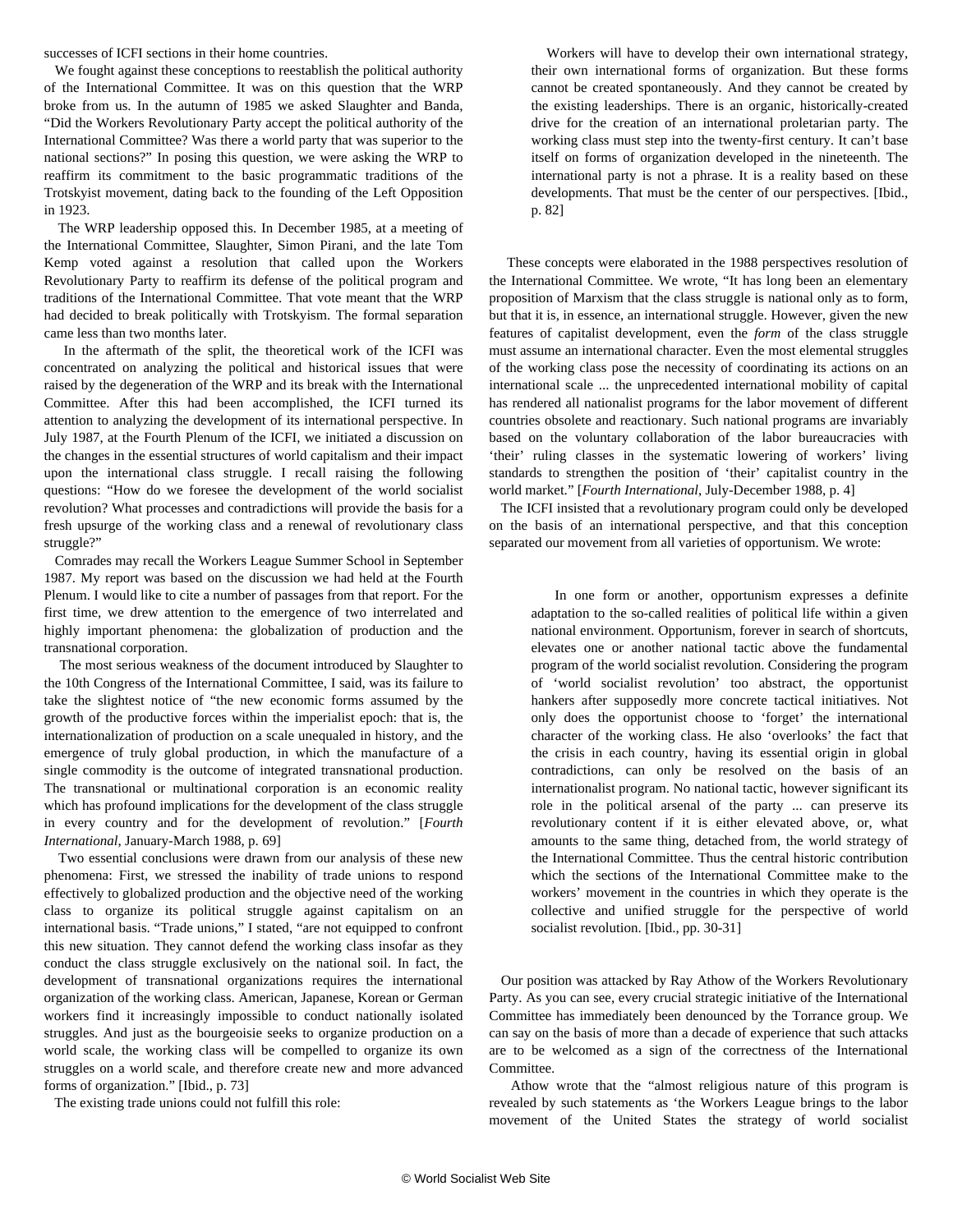revolution."

 I answered this in the report to the 13th Congress of the Workers League, in August 1988:

> Our scientific analysis of the epoch and the nature of the present world crisis convinces us not only that this [international] unification of the proletariat is possible; but also that only a party whose daily work is based upon this strategical orientation can become rooted in the working class. We anticipate that the next stage of proletarian struggles will develop inexorably, beneath the combined pressure of objective economic tendencies and the subjective influence of Marxists, along an international trajectory. The proletariat will tend more and more to define itself in practice as an international class; and the Marxian internationalists, whose policies are an expression of this organic tendency, will cultivate this process and give it conscious form. [Ibid., p. 39]

 All the work of the International Committee has sought to accomplish precisely what was stated in that passage, to cultivate through its program and practice the conscious internationalist self-definition and international struggles of the working class.

 As comrades know, this required a series of political struggles within our party, especially over the change in our attitude toward the call for the establishment of a labor party based on the trade unions. Later, in the aftermath of the collapse of the Soviet Union, we recognized the completion of the objective transformation of the labor bureaucracies into the open and direct instruments of imperialism, and we insisted that the independent political mobilization of the working class would proceed not through the protracted radicalization of the old bureaucratic organizations, facilitated through the placing of demands upon their leaders, but partly through the rebellion of the working class against these old organizations, and partly through the bypassing of these reactionary organizations by the vast majority of unorganized and politically unaffiliated workers.

 At the June 1995 national aggregate, at which we introduced the proposal to transform the Workers League into the Socialist Equality Party, we summed up the lessons of the experiences of the previous decade:

 If there is to be leadership given to the working class, it must be provided by our party. If a new road is to be opened for the masses of the working people, it must be opened by our organization. The problem of leadership cannot be resolved on the basis of a clever tactic. We cannot resolve the crisis of working class leadership by 'demanding' that others provide that leadership. If there is to be a new party, then we must build it." [*The Workers League and the Founding of the Socialist Equality Party*, (Oak Park, MI: Labor Publications, 1996), p. 30]

 This was the basis on which we and the other sections of the International Committee initiated the transformation of leagues into parties.

 Our unswerving internationalism and unyielding opposition to the reactionary labor bureaucracies have demarcated the Socialist Equality Party from every variety of petty-bourgeois radicalism. All of the pettybourgeois groups have at least this much in common: they insist that it is illegitimate to question, let alone challenge, the authority of the bureaucratized trade unions over the working class.

The document written by Slaughter attempts to provide a theoretical

basis for this subordination of the working class to the trade union bureaucracy. Rejecting the basic theoretical tenets of *What Is To Be Done?*, Slaughter defines the bureaucracy as "the working class's own vanguard" and denounces all efforts to oppose Marxist politics to this "vanguard." In one form or another one can find in the radical press dozens of citations which echo Slaughter's arguments.

 The programmatic clarification on the labor party and the role of the trade unions was of decisive importance, but it must be understood in relation to our essential strategical orientation, the building of the International Committee of the Fourth International as the World Party of Socialist Revolution. I wish to stress again the basic point that we made in 1987, that historic parties of the working class only arise as the political expression of international social processes and changes introduced by objectively revolutionary developments in the capitalist mode of production.

 The Second International was the product of a colossal growth of the productive forces, powered by electricity, that gave rise to a new mass industrial proletariat. The Third International emerged as the product of the breakdown of those parties, under the pressure of imperialism, and the transformation of the world economy along imperialist lines. The Fourth International was founded in response to the betrayals of the Third, but its growth as a world party was delayed in the final analysis by the postwar boom, which continued to provide economic support for the old opportunist organizations. But that economic foundation began to disintegrate during the 1970s and especially during the 1980s. In studying the changes in world economy, the ICFI continually stressed that the globalization of production, accelerated by immense technological advances, would provide the essential objective impulse for the genuine internationalization of the class struggle and the growth of the Fourth International. That analysis, I believe, has been clearly substantiated.

 Predictably, therefore, it is attacked by the Spartacist League, which denounces the emphasis placed by the International Committee on the globalization of production, and our insistence that the degeneration of the trade unions is an objective and inevitable expression of this process. The Spartacists have come out, in the latest issue of *Workers Vanguard*, with a long article entitled, "The Global Economy and Labor Reformism: How David North Embraces Karl Kautsky."

 "Today, it is intellectually fashionable," they argue, "to explain the sharp deterioration in the living standards of American working people in the last generation as the result of 'globalization,' especially the transfer of production by major US corporations ('multinationals' or 'transnationals'), to low-wage countries in East Asia and Latin America." Setting up their own version of the Flat Earth Society, the Spartacists proudly declare that they will not acknowledge facts that are irrefutable.

 As an example of my complete disorientation, *Workers Vanguard* cites a passage from a report that I gave in 1992: "The collapse of the old organizations of the working class is, fundamentally, the product of specific historic and economic conditions. Understanding these conditions does not mean we absolve the leaders of these organizations of responsibility for what has happened. Rather, it enables us to recognize that the rottenness of the leaders is itself only a subjective manifestation of an objective process. ... The global integration of capitalist production under the aegis of massive transnational corporations and the terminal crisis of the nation-state system have shattered the basic geo-economic foundation upon which the activities of the old organizations of the working class have been based. Nationally-based labor organizations are simply incapable of seriously challenging internationally-organized corporations."

 Spartacist replies by declaring that it is wrong to relate the policies of the trade union bureaucracy and the defeats of the working class to objective causes. They give three reasons. First, they reject our emphasis on the globalization of production and deny that there has been any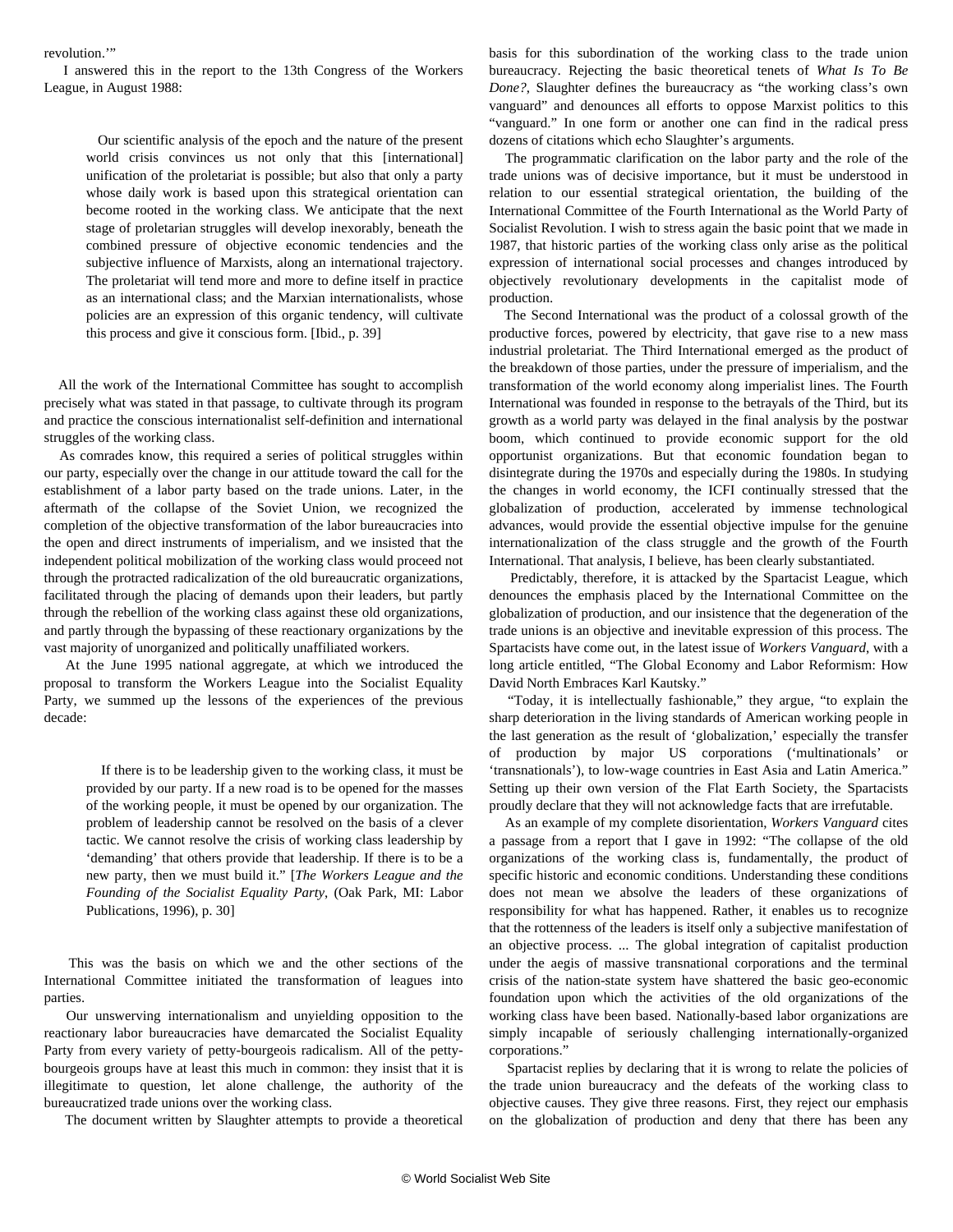significant change in the nature of the world capitalist economy and the production process over the last 80 years, that is, since Lenin wrote his pamphlet, *Imperialism*. Second, they claim that to attribute the decline of trade unions to objective causes will discourage the working class by shaking their confidence in the effectiveness of trade unionism. Third, they insist that militant trade unionism can persuade the capitalist class to change its policies and make major concessions to the working class.

 In support of their claim that globalization has had nothing to do with the decline of the trade unions, *Workers Vanguard* declares: "In none of the major strikes which marked the decline and defeat of the American labor movement in the 1980s—the PATCO air traffic controllers, Greyhound bus drivers, Phelps-Dodge copper miners, Eastern Airlines machinists, Hormel meatpackers—did foreign competition or the operation of multinationals abroad play any significant role."

 What a display of ignorance and intellectual bankruptcy! First of all, it does not seem to have occurred to *Workers Vanguard* that the destruction of PATCO in 1981 was carried out directly by the United States government, which represents the political leadership of world capitalism. But let us ignore this minor detail. One can safely say that the followers of the political guru of the Spartacist League, James Robertson, have no conception of the nature of modern capitalism. They seek to deny the relation of the process of globalization to the crisis of trade unionism by claiming that a number of strikes were broken by purely American businesses.

 The Spartacist League seems to believe that the policies pursued by corporations are determined entirely on the basis of national factors. One can safely say that the CEOs of the strike-breaking companies cited by *Workers Vanguard* have a far better understanding of the dynamics and the imperatives of the world market than the Robertsonites. Every major corporation is inextricably linked to the world market, regardless of the particular percentage of their revenues which is derived from domestic sales. Efficiency, the productivity of labor, the rate of profit are measured by global, not merely national, standards. Capital circles the globe as investors seek the best return on their capital.

 Spartacist continues: "The decline of the American labor movement is not fundamentally caused by the objective effects of 'globalization,' but by the defeatist and treacherous policies of the AFL-CIO misleaders."

 Here we have a completely subjective explanation of the crisis of the trade unions. All the defeats of the working class, we are told, can be easily explained by the personal rottenness of the top officials of the AFL-CIO. This explanation, however, raises the following question: If all the defeats experienced since 1980 were merely products of the things done by bad people in the AFL-CIO, then must we not concede that the earlier successes of the trade unions, during the hey-day of the AFL-CIO, were achieved because it was led by good people, among whom we would then be obliged to include that pillar of Cold War red-baiting, George Meany. After all, is it not the case that the defeats of the AFL-CIO began only after his retirement and death in 1980?

 There are many questions that Spartacist fails to address. Why did bad people take over from good people? Or why did people who had once been "good" suddenly become "bad"? Everything is reduced to the intentions of this or that individual bureaucrat. Such an approach represents the polar opposite of the Marxist method. Spartacist claims that Lenin's *Imperialism* represents the last word in the analysis of capitalism, but it seems that they have not studied either that pamphlet or his other works on the subject of imperialism all too carefully. Among the central points made by Lenin was that the growth of opportunism in the Second International was based objectively on the development of imperialism.

 In his pioneering work *Imperialism and the Split in Socialism*, Lenin posed the following question: "Is there any connection between imperialism and the monstrous and disgusting victory opportunism (in the form of social-chauvinism) has gained over the labour movement in

Europe? ... This is the fundamental question of modern socialism." [*Collected Works*, Volume 23 (Moscow: Progress Publishers, 1977) p. 105] Lenin pithily defined the opportunists as "a section of the petty bourgeoisie and of certain strata of the working class who *have been bribed* out of imperialist superprofits and converted into *watchdogs* of capitalism and *corrupters* of the labour movement." [Ibid., p. 110]

 It was on this objective basis that Lenin called for the founding of the Third International. Lenin's approach, the Marxist approach, is diametrically opposed to the subjective method. Indeed, revolutionary policies cannot be elaborated on the basis of a subjective interpretation of the crisis confronting the working class. After all, if the problems facing the working class are merely the product of the intentions of bad individuals, there is a relatively simple remedy. The AFL-CIO can be easily changed merely by replacing the bad people with good people. And why stop there? If replacing the bad with the good can transform the AFL-CIO into an organization that serves the working class, why should it be impossible to work similar wonders in other institutions, such as the Democratic Party or even the US government?

 This is, of course, childish nonsense. Marxists do not politically indict the AFL-CIO because it's led by bad people but rather because it is, objectively, an instrument of capitalist domination over the working class. Moreover, the AFL-CIO is staffed by, directly represents and serves the interests of a definite upper-middle-class social stratum that is implacably hostile to the working class. The policies pursued by this reactionary stratum are fundamentally determined by objective conditions created by globally-integrated capitalist production. In the final analysis, the latter point is decisive. The very nature of trade unions renders them incapable of fashioning an effective response to the globalization of capitalist production and, therefore, of the labor market.

 Rejecting this analysis, Spartacist attempts to demonstrate what could be achieved if only there was a change in the subjective orientation of the present trade union leaders. They offer the example of a building strike in New York City where 15,000 scabs were used to replace workers. The office buildings operated more or less as usual. *Workers Vanguard* tells us that this struggle could have had a happy ending if only the trade union leaders had decided to do the right thing.

 Apparently inspired by the late John Lennon's famous song, *Workers Vanguard* writes:

 "But let us imagine what would have happened if organized labor had sought to organize New York City's working people and appealed to the dispossessed population of New York's ghettos and barrios to actively support the heavily minority and immigrant building workers."

 Then they really start fantasizing. "Dozens and hundreds of strikers and other workers, union and nonunion—along with black and Hispanic youth—could have surrounded every major office building in New York City and prevented anyone from entering."

 Capital would have been brought to its knees! "David North to the contrary, the CEOs of American multinationals would not have responded by closing their New York headquarters and running their operations out of New Delhi or Mexico City. Rather the cops would have attacked and tried to break the picket lines, arresting militant workers and their supporters. The outcome would then have been determined by the ability of the New York City labor movement to organize effective actions backed by popular support especially in the black and Hispanic communities."

 Then they come to the climax: "A *one-day* transit strike, for example*, might have convinced* the powers that be in the world's financial capital *to impose a deal* on the real estate barons favorable to the building workers." [Emphasis added]

 Here we have the sniveling opportunism and petty-minded reformism that arises out of their subjective politics. What a pathetic scenario: First, the union bureaucrats change their minds and call a one-day strike. This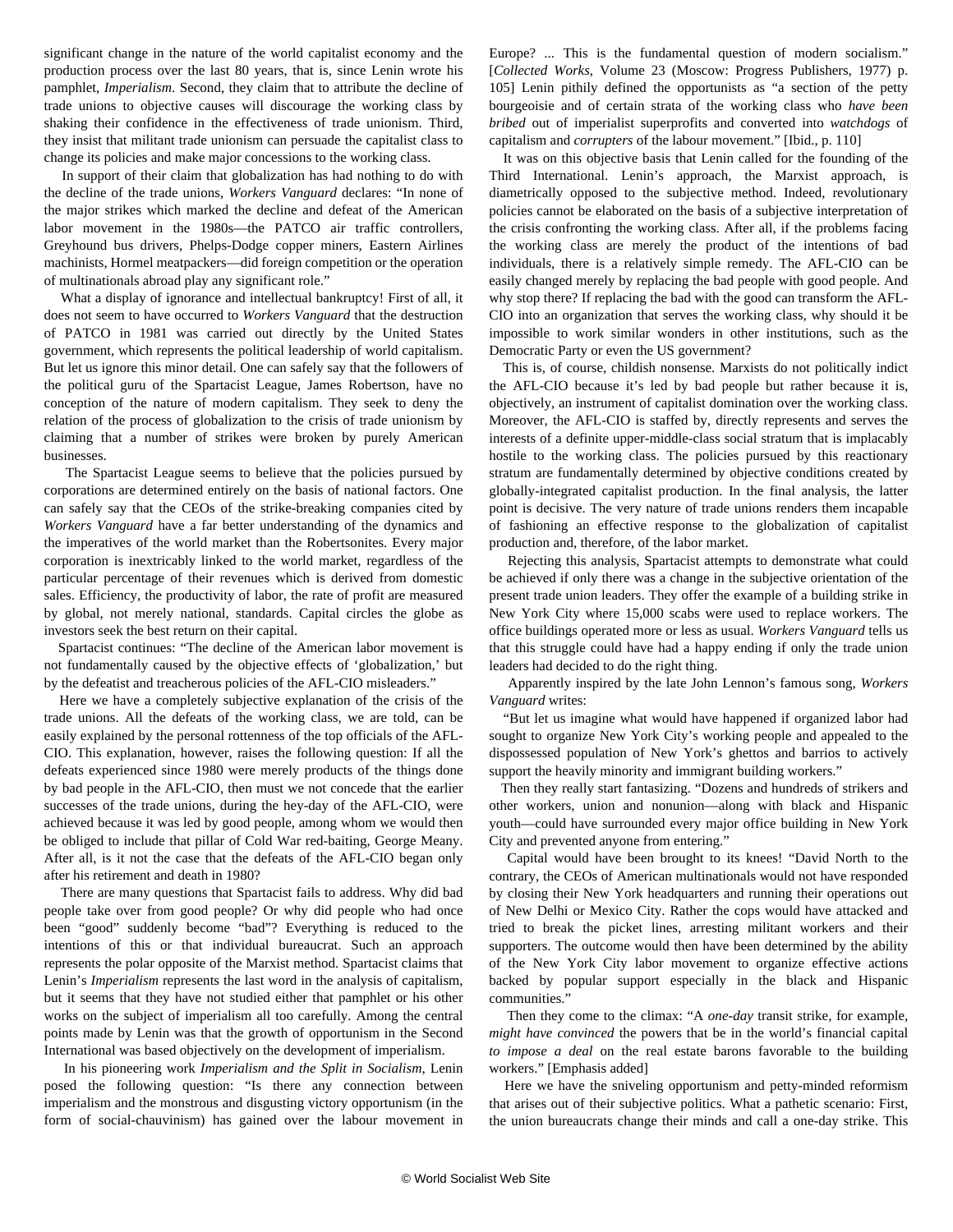leads the bankers to break down in tears and change their minds, and they, in turn, change the minds of the hard-nosed building owners. The circle of subjective decision-making is completed. Everyone has changed his mind and all the problems are solved. The building workers win, and labor and capital are reconciled. All this and heaven too have been achieved without the nasty intervention of the world market.

 Let us turn from dreams to reality. Spartacist seems to think that the International Committee has gone off the deep end by emphasizing the link between the globalization of capitalist production and the decline of the trade unions. As a matter of fact, even at a far earlier stage of world capitalist development, Marxists recognized the far-reaching consequences of the global expansion of capital on nationally-organized trade unions. Particularly in response to the reformist followers of Eduard Bernstein at the turn of the 20th century, who saw in the world-wide expansion of capital the possibility of ever-improving living standards for the working class, the orthodox Marxists stressed the negative consequences of this process.

 In her very timely work *Reform or Revolution*, written 98 years ago, Rosa Luxemburg foresaw both globalization and its consequences for the national trade unions:

 Even within the effective boundaries of its activity the trade union movement cannot spread in the unlimited way claimed for it by the theory of adaptation. On the contrary, if we examine the large factors of social development, we see that we are not moving toward an epoch marked by a victorious development of trade unions, but rather toward a time when the hardships of labour unions will increase. Once industrial development has attained its highest possible point and capitalism has entered its descending phase on the world market, the trade union struggle will become doubly difficult. In the first place, the objective conjuncture of the market will be less favourable to the sellers of labour power, because the demand for labour power will increase at a slower rate and the labour supply more rapidly than at present. In the second place, the capitalists themselves, in order to make up for losses suffered on the world market, will make even greater efforts than at present to reduce the part of the total product going to the workers (in the form of wages). [London: Bookmarks, 1989, p. 40.]

 The arguments of Luxemburg long ago entered into the theoretical arsenal of Marxism. But today, echoes of her arguments can be found in countless studies which analyze the impact of the globalization of production upon the working class. I'd like to bring to your attention material from one of those books, which has just come out, by the journalist William Greider, *One World, Ready or Not: The Manic Logic of Global Capitalism*.

 This book appeals for a change in the direction of capitalist policies. Greider is an opponent of socialism and a staunch ally of the AFL-CIO, of which he writes with rapture. Still, he is a capable journalist, and provides information that illustrates the impact of globalization upon the working class. One chapter is entitled, with intentional irony, "Gleiche Arbeit, gleicher Lohn," [Same Work, Same Pay]. The irony, according to Greider, consists in the fact that this old slogan, once a battle cry of organized labor, is now being realized in a quite unexpected manner through the actions of transnational corporations who are exploiting the opportunities offered by the international labor market.

 The chapter begins with a discussion of a form of economic speculation called arbitrage. An arbitrageur is a speculator who exploits the small variance in price between the markets in which a particular commodity is

 In the globalizing economy, arbitrage is applied to a vastly different purpose: the commodity is human labor, the price is wages. Wage arbitrage (though companies do not call it that) functions more or less in reverse: It moves the production and jobs from a high-wage labor market to another where labor is much cheaper. The producers thus reduce their costs and enhance profits by arbitraging these wage differences, usually selling their finished products back into the high-wage markets.

 The cost of transporting things between distant markets has always been the practical obstacle to successful arbitrage, but modern technologies have greatly reduced these costs, even for moving entire factories. Transportation is a trivial factor alongside the potential gains of exploiting the vast disparities that exist among wage levels in different parts of the world. [New York: Simon & Schuster, 1997, p. 57]

 In what amounts to a quite devastating reply to the arguments of Robertson & Company, Greider states: "Auto workers in Illinois earned in a day or two what the electronics workers of Malaysia earned in a month, not to mention those in China or Vietnam who worked for far less. The Anglo-French investor James Goldsmith has calculated that the cost of one Frenchman was equivalent to forty-seven Vietnamese. If humanity was to be measured on that rude scale, one American machinist was worth about sixty Chinese machinists." [Ibid., p. 64]

 Greider documents the impact of global economic processes on the comparative living standards of American workers: "In 1975, hourly wages for production workers in US manufacturing were double Japan's, and exceeded everyone else's except Norway, Sweden, Belgium and the Netherlands. By 1980, American factory wages were below those in eight other countries, including West Germany. By 1992, the US was behind thirteen countries, including Japan." [Ibid., p. 66]

 "The primary explanation [for falling living standards] was the global wage arbitrage," Greider insists. "The general presumption that low-wage workers in backward countries were crudely unproductive was simply not true. In fact, dollar for dollar, the cheaper workers often represented a better buy for employers than the more skillful workers who were replaced. Their productivity was lower but it also improved rapidly—much faster than their wages. In order to attract foreign capital, governments often made certain that this was the case.

 In Mexico, for instance, the new auto workers for Ford or GM or VW might perform at 50 to 70 percent of the efficiency of workers in the companies' home plants. But their wages were one sixth or one eighth as much...

 Similar divergences were commonplace around the world, even in the Asian labor markets where wages were rising smartly. The classic case was shirts: American garment workers could make a shirt with 14 minutes of human labor, while it took 25 minutes in Bangladesh. But the average U.S. wage was \$7.53 an hour, while in Bangladesh it was 25 cents, an edge that would not be erased even if the Bangladeshi wages were doubled or quadrupled. Or steel: U.S. industry required 3.4 hours of human labor to produce a ton of steel, while Brazil took 5.8 hours. But the wage difference was 10 to 1: \$13 an hour versus \$1.28. [Ibid., pp. 74-75]

Greider bemoans this situation and wishes that the trade unions were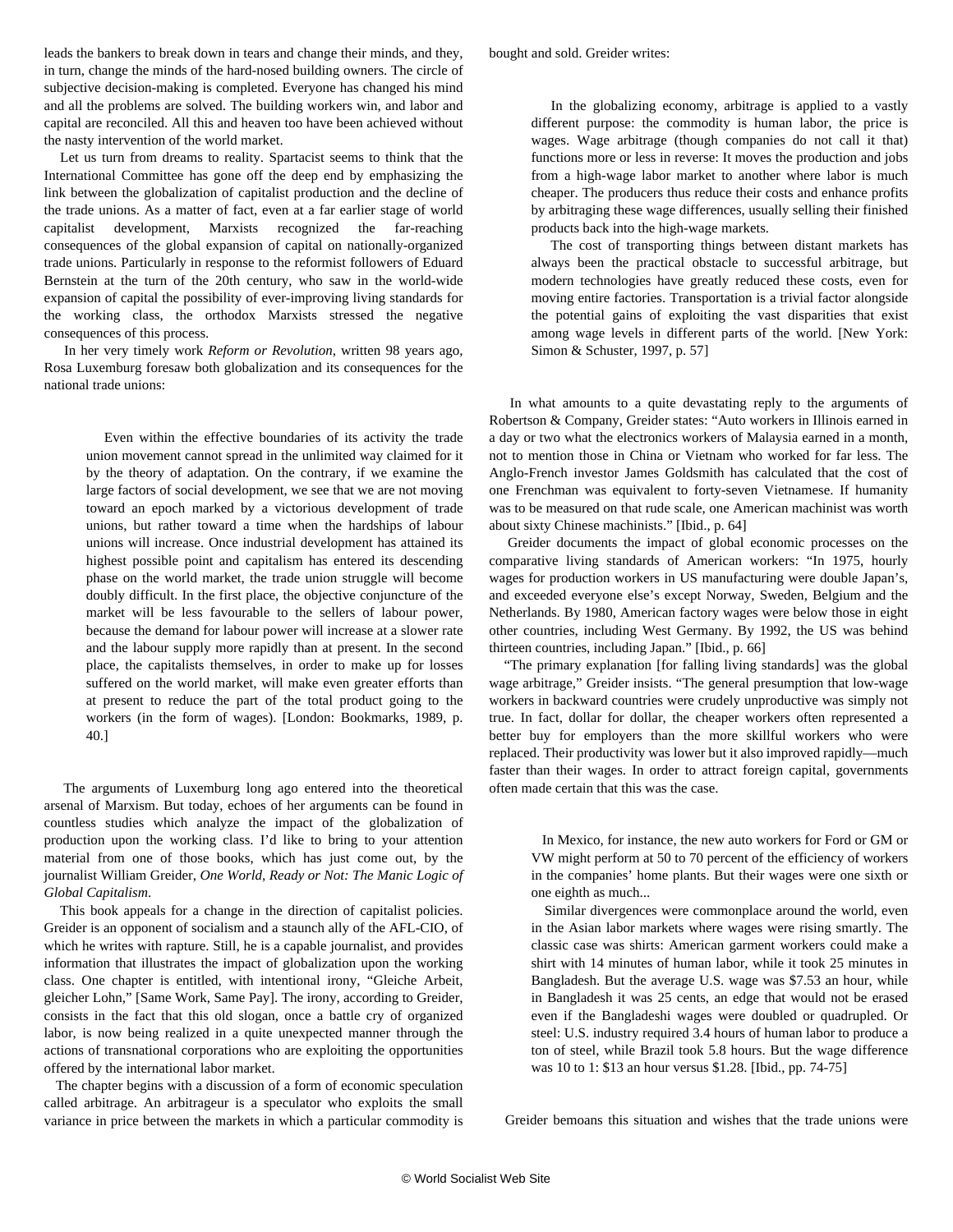able to fashion an effective response. This chapter actually begins with an account of an international gathering of trade union officials in Switzerland. Though he attempts to portray the participants sympathetically, Greider is obliged to point out that this international gathering highlighted the national antagonisms between trade unions in different parts of the world. The dominant theme of the gathering was not international labor solidarity but mutual resentment. The different national trade unions hold each other at least partly responsible for the problems confronting the labor movement in their own countries.

 Alarmed by the deterioration of the trade union movement, Greider issues the following warning: "If unions disappeared, might something else arise to replace them, some new form of collective voice that could counter the unfettered force of the marketplace? As an economic imperative driving global commerce, wage arbitrage was an opportunity. As a social imperative, it sowed deepening disarray and anger. While business and finance pursued the economics, it was the deteriorating social conditions that in the long run might become more threatening to free capital than unions." [Ibid., p. 79]

 Greider, mirroring the concerns of the petty-bourgeois radicals, fears that the breakdown of the existing unions will result in the growth of the political influence of revolutionary socialists among militant and angry workers.

 Greider's work substantiates the analysis made by the International Committee. Events have confirmed the prescience of the perspective that the ICFI began to elaborate in 1987. This analysis has served as the basis of all our work. The last decade has been a decade of theoretical and political preparation, which has culminated in the transformation of leagues into parties. We have laid the foundations for the emergence of the International Committee of the Fourth International as the internationally recognized political center for the renewal of socialist politics and socialist culture within the working class. On the theoretical front we have made undoubtedly a great deal of progress, and the transformation of our leagues into parties is certainly, in an organizational sense, the beginning of a great step forward. But we are now posed, having begun this transformation, with the task of overcoming the two major problems that confront the International Committee.

 The first is the contradiction between the strength and correctness of our political line, and the size and extent of our political influence. The second is the gap between our international perspective and orientation, and the real practical limitation that existed in the forms of international collaboration and international leadership. We have sought continuously to overcome these problems, but it must be recognized that a ready-made solution was not at hand.

 However, the conditions for dramatically expanding the influence of the International Committee and developing a far more unified international practice are now in fact emerging, politically and practically. To exploit these opportunities for which we have worked over the past decade requires, I believe, a very radical change in our practice.

 For this reason I want to speak about *The International Workers Bulletin*. All of us know that the IWB, and before it the *Bulletin*, have played a central role in the political life of the party. Indeed, the role it has played in our party is bound up with the powerful tradition of the newspaper in the workers movement. The newspaper was not invented by the workers movement. But the revolutionary socialists utilized and mastered this popular form of mass communication, which emerged in the last third of the 19th century.

 In the 20th century there developed other forms of mass communication, first the radio and then the television, which were extraordinarily effective in their impact on mass consciousness. But the revolutionary socialist movement did not have the resources to access and exploit these technologies. Our work, and the work of all the sections of the ICFI, was concentrated on the growth of the circulation of the newspaper; the political development, production and circulation of the newspaper dominated the sections of the International Committee.

 In the old SLL and the WRP, the concentration on the newspaper ultimately assumed manic dimensions. The building of the party was defined exclusively in terms of the frequency of publication and the size of its circulation, at least on paper. Everything was subordinated to the production of the daily newspaper. Millions of pounds were raised to buy vast amounts of press equipment that was devoted exclusively to the production of the daily. The entire cadre was compelled to devote all of its time and energy to the nationwide distribution of the *News Line*. Every morning trucks departed from the factory in Runcorn to distribute the *News Line* throughout England and Scotland. Scores of motorbikes were purchased to facilitate the distribution of the newspaper. In fact, only a very small percentage of the thousands of newspapers delivered to branches throughout the country actually made their way into the hands of real workers and readers. Most "bundles" simply piled up in members' houses, gathered dust and turned yellow, and were, after several weeks or months, thrown away. This experience, so depressing in its cumulative impact, played no small role in the exhaustion, impoverishment and demoralization of a large percentage of the membership of the Workers Revolutionary Party.

 Pressure was placed by the WRP on the younger sections of the International Committee to emulate this practice. The achievement of the daily was touted as the great goal of all sections. The practical effect of this perspective was to encourage a nonpolitical climate dominated by frantic activity, fundraisers or disorienting Wohlforth-style subscription drives.

 In the Workers League, however, while maintaining high activity in the working class, we retained emphasis on the development of political perspectives, and this led to the conflict which arose in 1982. We pursued as well the energetic expansion of our circulation, and we sought to create the conditions for the emergence of a daily newspaper. But we did not allow this work to overwhelm the party. We struggled to maintain a political environment in which it was possible to continue serious work on perspectives and educate the cadre. Following the split, we proposed the reduction of publication frequency from twice weekly to weekly, which we carried out in 1987*.*

 We sustained weekly publication for several years. At the same time, in accordance with the basic line of our perspective, we sought to develop the means for the integration of the work of the International Committee. It would be valuable for comrades to recall the political conceptions which led to the establishment of *The International Workers Bulletin* in April 1993. In the last issue of the old *Bulletin*, comrade Barry Grey explained the establishment of the IWB largely in terms of the impact it would have on the development of the work of the ICFI.

 *The International Workers Bulletin* is the culmination of the last eight years of political struggle by the Workers League and our cothinkers in the International Committee of the Fourth International. This has involved intense theoretical work in analyzing the world crisis of capitalism, and its implications for the American and international working class. A vital gain of the 1985-86 split of the Workers League and the ICFI from the national opportunist renegades of the WRP was the clarification and strengthening of the internationalist foundations of the Trotskyist movement. Since then the movement has placed particular emphasis on the analysis of the class struggle as an international phenomenon. We have striven to assess political developments within the US and the experiences of American workers from the standpoint of the world crisis of capitalism, and the political tasks confronting the international working class. We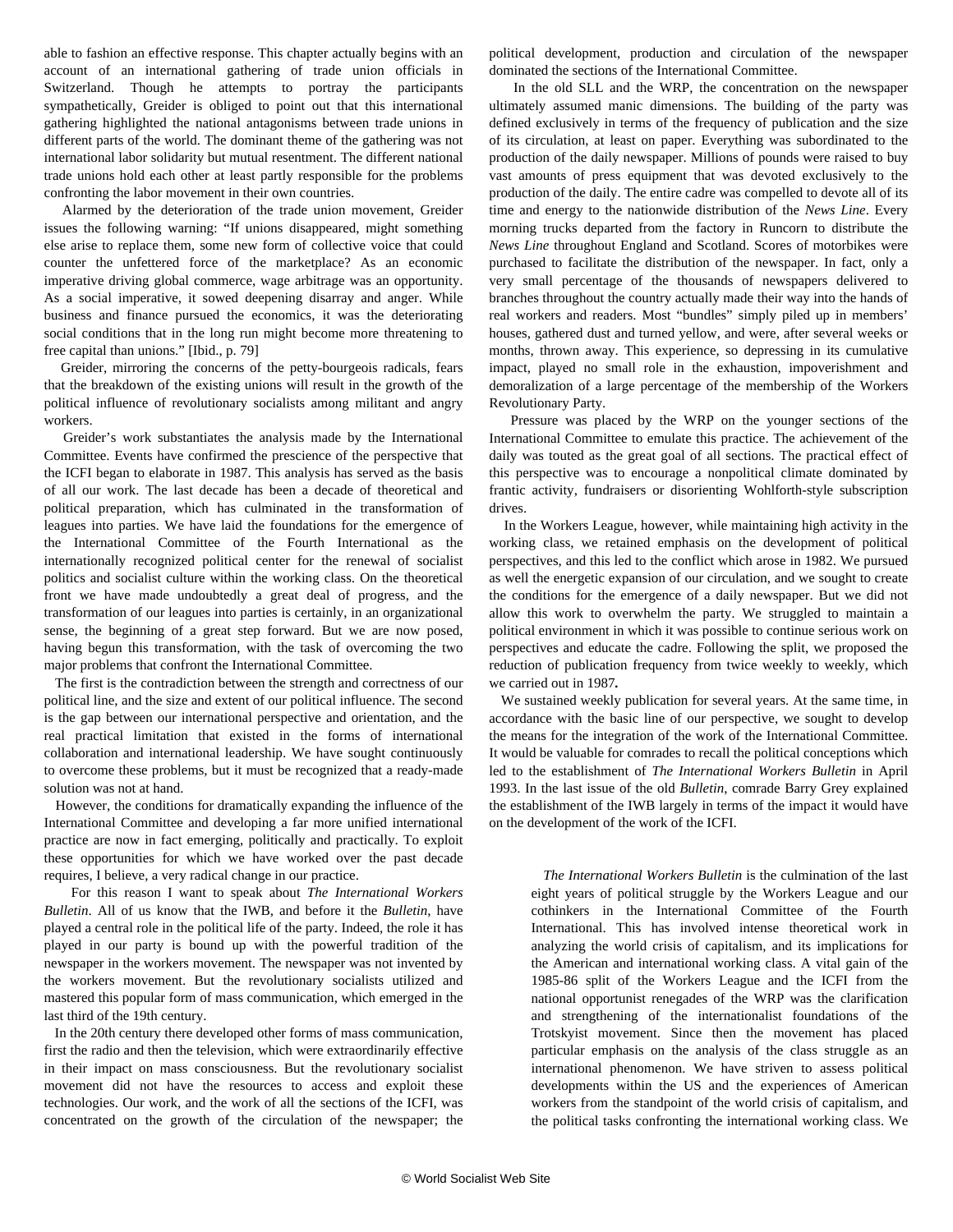believe that our new newspaper, as renamed and redesigned, will enable the party to intensify and broaden its defense of socialist internationalism, both at home and abroad.

 We see *The International Workers Bulletin* as a source of political and historical analysis, and a political weapon of the international working class. It will speak above all to those workers who increasingly see their struggle as part of an international struggle. It will play a vital role in combating the reactionary chauvinism and nationalism promoted by the bourgeoisie and the trade union bureaucracy, and educating the working class in an internationalist approach to all social and political problems.

 In response to the question, how will *The International Workers Bulletin* encourage such an internationalist approach, Barry answered, "An important factor will be a heightening of the international collaboration between our editorial board and those of our sections of the IC in Europe, Asia and North America, as well as more systematic collaboration with supporters of the Fourth International in Latin America, Africa, Eastern Europe and the former Soviet Union. We hope to receive regular reports, not only from Britain, Germany, France, Australia, Sri Lanka, India and Canada, but also from South Africa, Japan, Ukraine, Russia and many other countries."

 The IWB represented an attempt to work toward an ever closer integration of the work of our sections. One important aspect of that work involved the recognition of the possibilities which had been opened up by the emerging computerized communications technology and their more effective use as a means of integrating and coordinating the work of the editorial boards of the different ICFI sections.

 In fact, shortly after the founding of the IWB we began to discuss the possibility of establishing an international newspaper. But the launching of the IWB did not really overcome our most serious problems. The practical problems of maintaining weekly publication increased. The change in political climate, the impact of factory shutdowns in Detroit and throughout the Midwest, the decreasing effect of street sales, and the entirely predictable change in the personal situation and abilities of many older comrades to organize sales, all of this took their toll. The contradiction between the mental, physical and financial resources devoted to weekly publication, and the circulation of our press, could not be overcome by exhortation, which in general is a very limited method for overcoming problems. And so, in the spring of 1994, we proposed to go from weekly to biweekly publication*.* This change was agreed upon and our example was followed by all of the sections of the International Committee.

 However, it soon became apparent that the change of frequency, while certainly easing certain practical pressures, did not really address the underlying problem. The circulation of the paper continued to decline, and only limited progress was made in effectuating the development of an international newspaper. Even had we, through the most strenuous organizational methods, doubled the circulation of the IWB, it would not have signified anything approaching a qualitative expansion of our political influence.

 As I previously stated, there are times when there exists no practical solution to a given objective problem. In such situations, patience is among the cardinal virtues of a revolutionary. But just as reason becomes madness and a blessing plague, patience can degenerate into passivity and fatalism. It is one thing to struggle for a long period of time with limitations imposed upon one's political development by objective conditions. It is quite another thing to become resigned to them, to adapt step by step all aspects of one's life to the assumption, often unstated, that these limitations can never be overcome. Nothing is more corrosive to the internal strength of a revolutionary party than quiet resignation that consoles itself with the self-deceptive illusion that mere "soldiering on," based on the uninspired observance of increasingly empty routines, will somehow miraculously lead to the growth of the party.

 In revolutionary politics, patience becomes plague at the point when a movement fails to recognize and act upon the opportunities that would permit it to overcome longstanding limitations and problems. Such opportunities have now emerged in the form of the extraordinary communications technologies associated with the development of the Internet. We have been discussing this for about two years. It was first raised at an aggregate meeting that was held in late 1994. Since that time, however, the use of the Internet has undergone an explosive development. The Internet is now used by more than 40 million people worldwide, the number of Web sites has grown from just 19,000 in 1995 to a quarter of a million today. More than 55 percent of large US companies have a Web site, and by the year 2000 it is estimated that \$80 billion in business will be transacted over the Web. Internet traffic, according to the *Financial Times*, is growing at 300 percent a year, and the number of servers connected to the World Wide Web doubled to more than 300,000 in the last five months of 1996.

 This mode of communication is profoundly revolutionary. First, it is easily accessible, relatively inexpensive, and immediately and directly international. There has been a great deal of debate about the actual use of the Internet for business. Their great question is how and when it will make money. Of course, there is not an identical answer for every industry. For certain retail industries the effect is obvious. Amazon.com, which advertises itself as the world's largest bookseller, has gone in the space of a few months from seven to 200 employees, and reports that its business is growing 30 percent every month.

 It would be foolish to ignore the wide-ranging potential impact of this technology on our work. The Internet is rapidly emerging as an immensely popular and accessible form of mass communications. It addresses the two decisive questions that have bedeviled the International Committee and its sections: One, the expansion of our influence, and two, the international integration of our activity.

 The newspaper is a medium of communication; it is not a principle in and of itself. As a means of communication for the ideas of the International Committee, it has become less and less effective, and from the standpoint of the demands it makes upon the resources of our movement and the effectiveness with which we are using those resources, more and more destructive. Our proposal is to concentrate our energies upon the construction, development and maintenance of an international Web site that will serve as the principal public identity and address of the International Committee and its sections. All the necessary functions assigned by Lenin to the all-Russian newspaper at the turn of this century, as collective theorist, propagandist and organizer of the revolutionary party, can be realized through the use of the Web.

 I would suggest that comrades read very carefully those sections in *What is to be Done?* in which Lenin elaborated his proposal for an all-Russian newspaper. Particular attention should be paid to his analysis of the practical problems of the Russian movement. When he wrote *What is to be Done?*, Lenin was arguing against another tradition, that of the local newspapers which had been very successfully used in Germany by Social Democracy, with its immense resources. It was generally believed that local newspapers were necessary to keep local branches close to the working class. He argued at that time for an all-Russian newspaper which would coordinate the disparate activities of different branches of Russian Social Democracy, provide them with a unified political line, and make their collective activity far more effective.

 We believe that a Web site can carry a vast amount of information, and address a wide area of political, historical, cultural and practical problems. It will attract an ever-wider audience of workers, students and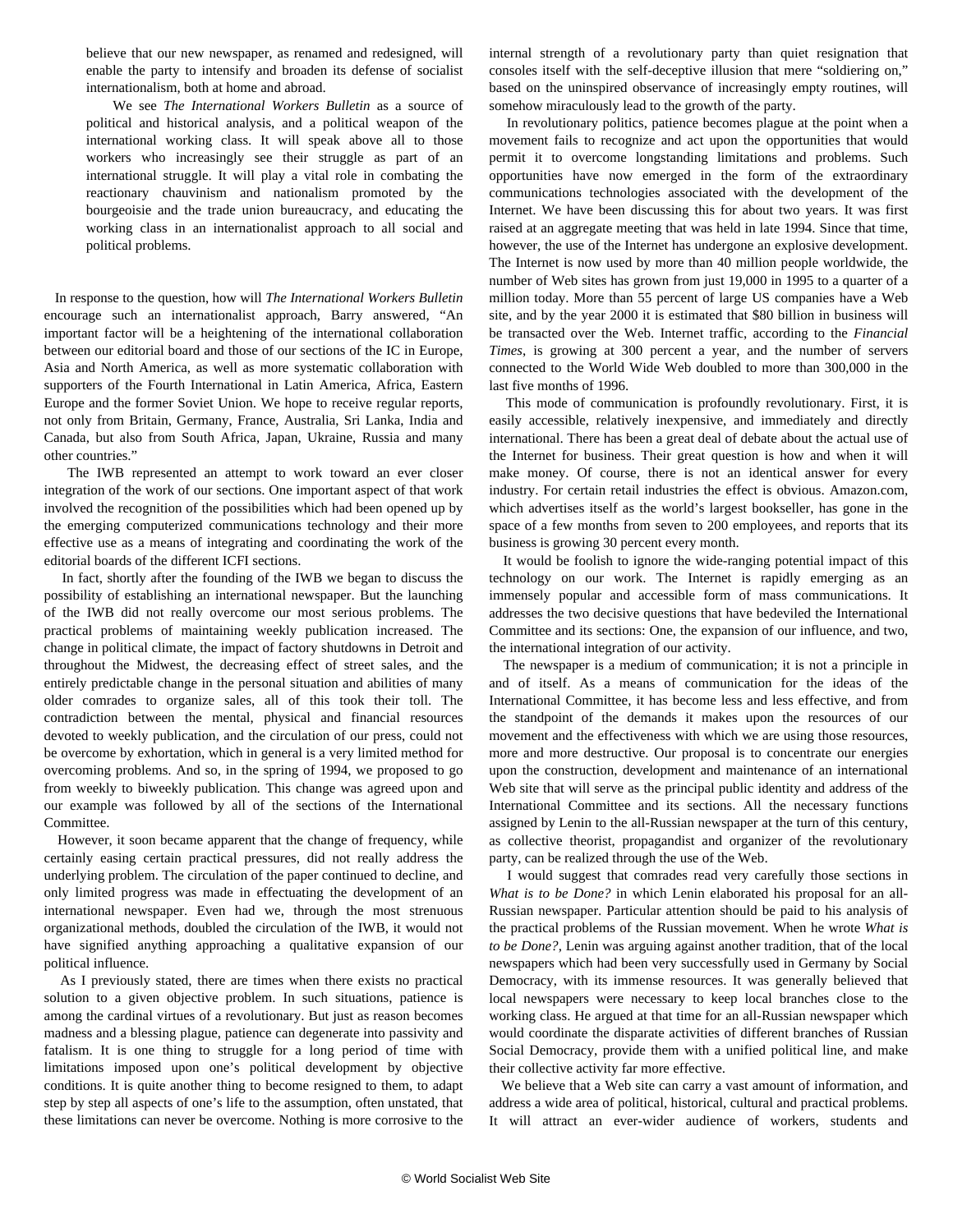intellectuals. It will attract readers and comments from all over the world and enable us to develop an extensive electronic correspondence that will lay the foundations for a tremendous advance in our work. The answering of our email will come to play an important role in the development of our political contacts, and the building not only of new branches in countries where we presently have sections, but new sections where we presently have no supporters at all.

 Our influence in Russia was built up almost exclusively on the basis of a political correspondence that we carried out with various people between 1989 and 1992. In a political environment, our very small magazine found a response. A large section of people in Russia politically active on the left know about the International Committee. I would say that we are better known in Russia than we are in the US.

 We propose, therefore, to end the publication of *The International Workers Bulletin*. I'm not in favor of making some half hearted compromise between the Web and the IWB. The construction of a Web site is an enormous and complicated enterprise. We must use our resources effectively. The time has come, now that an alternative is available, to stop the depressing and unsustainable drain on cadre energies and resources demanded by the publication of a newspaper that is presently read by only a thousand people.

 That does not mean that we propose to abandon printed media. We must take advantage not only of the technological advances associated with the Web, but with the tremendous developments in output technology associated with desktop publishing. I believe that leaflets and brochures produced either on the Risograph or, when necessary, on large presses will play a much greater and effective role in our work in the future.

 As a matter of fact, the single-minded devotion to the newspaper often has prevented us from the effective use of smaller and more economical media. Often an important intervention at a factory, at a demonstration or some other gathering could have been served far more effectively by a leaflet or brochure than a newspaper. Often there is no leaflet because it is seen as a lower form of political literature, less exalted than the IWB, and even perhaps in competition with it. Or it may be that we simply didn't have enough time to produce it.

 But some of our most effective interventions have been with those less exalted, and, I should point out, far less costly, forms of political literature. In the future, leaflets and brochures can be used to advertise and build the audience for our Web site. For example, we can prepare a special brochure for a mass demonstration, containing a statement that addresses the issues of the day, along with an advertisement for our Web site, and we can track the response it produces through the number of hits on our Web page.

 We also propose to initiate a new political and theoretical printed journal, either on a monthly or a bimonthly basis, in conjunction with our comrades in the International Committee. This would feature longer articles on politics, history, culture, the very sort of material which appears in the IWB, but which then disappears very quickly, forgotten about, unfortunately, before it has even begun to play a role in the education of the working class. The circulation of this journal would be built up through bookstores, the Internet, libraries and also public sales.

 Finally, another crucial aspect of our work must be the development of Labor Publications and its publishing program. Books are a crucial means for expanding the influence of the party and altering the political culture within which the development of the working class takes place. In this regard, I wish to make reference again to the political situation.

 There are definite signs of a change in the political climate. This is indicated by a sudden increase in the number of articles and books highly critical of the unfettered operation of the capitalist market, a sort of neo-Keynesian, neo-New Deal critique of market capitalism. Much of it is devoted to scary scenarios of the revolutionary consequences of existing trends of development. We must be in a position to intervene in such discussions from the standpoint of developing a Marxist interpretation of the crisis and fighting against the influence of the bourgeois liberals, in collaboration with the trade union bureaucracy and the radicals, over the working class.

 Our views must be widely known. They must be read. They must be followed. Tradition is a good thing, but there is a point at which it becomes a handicap on development. "The tradition of all the dead generations," wrote Marx, "weighs like a nightmare on the brain of the living." There is no question that the Web is going to be used by countless political organizations. On the right, to be sure, but also on the left. There will be all sorts of groups, even individuals, who lack the resources we presently have as an international movement, who cannot think of publishing a newspaper, and therefore are not bogged down by all the traditions associated with it. They will purchase a computer, set up a Web site, work very aggressively, and begin winning international contacts.

 Comrades will begin to notice, all of a sudden, that groups of which we've never heard are suddenly operating internationally. And then the question will arise, why did we not exploit the opportunity that existed?

 We have comrades who are devoted exclusively to writing the newspaper. That work is often disassociated from every other form of activity. Those who are not involved in the writing of the newspaper are largely confined to episodic sales of the paper, sales which by their very nature are extremely limited. It is one thing to defend and maintain a practice as long as there does not exist an alternative. It is not that we were not aware at an earlier stage of the tremendous difficulties associated with the maintenance of a newspaper, but there was no alternative. Now there is an alternative.

 We are not suggesting that this is some easy escape from practical problems. But a new stage is opening up in the history of the International Committee. There is no predetermined path of development. We made this point as forcefully as we could in June 1995 when we proposed that we initiate the transformation of the League into the Socialist Equality Party. We said at the time:

 Marxism is a science. But there exists no set of formal instructions which can explain, in advance, the precise steps which must be followed in the building of a revolutionary party. Moreover, it is in the nature of the historical process that the past provides no exact guide to the future. One can draw lessons and inspiration from the traditions of the past. But the future will not take shape as a pale imitation of the past.

 The development of the International Committee requires of its cadre a creative response to the specific problems of the present epoch. We yield to no one in our defense of the historic program upon which the Fourth International is grounded. But that program was itself continually enriched in an unrelenting struggle to create the organization through which the working class would finally establish socialism. [*The Workers League and the Founding of the Socialist Equality Party*, p. 15]

 We are not suggesting that the Internet is a panacea that will solve all of our problems overnight. Its effective use requires the mastering of complex and rapidly evolving technology. The state of the Web is unsettled, even chaotic. Of course, all sorts of new costs and charges may be imposed, not to mention the imposition of political controls aimed at regulating or limiting its use. But I doubt that these limitations compare to the daily problems we encounter in selling or attempting to sell the IWB. So far, at least, no one can be arrested for dialing up the Web and posting the IWB. At any rate, none of the possible obstacles and pitfalls should prevent us from making the most aggressive use of this technology, and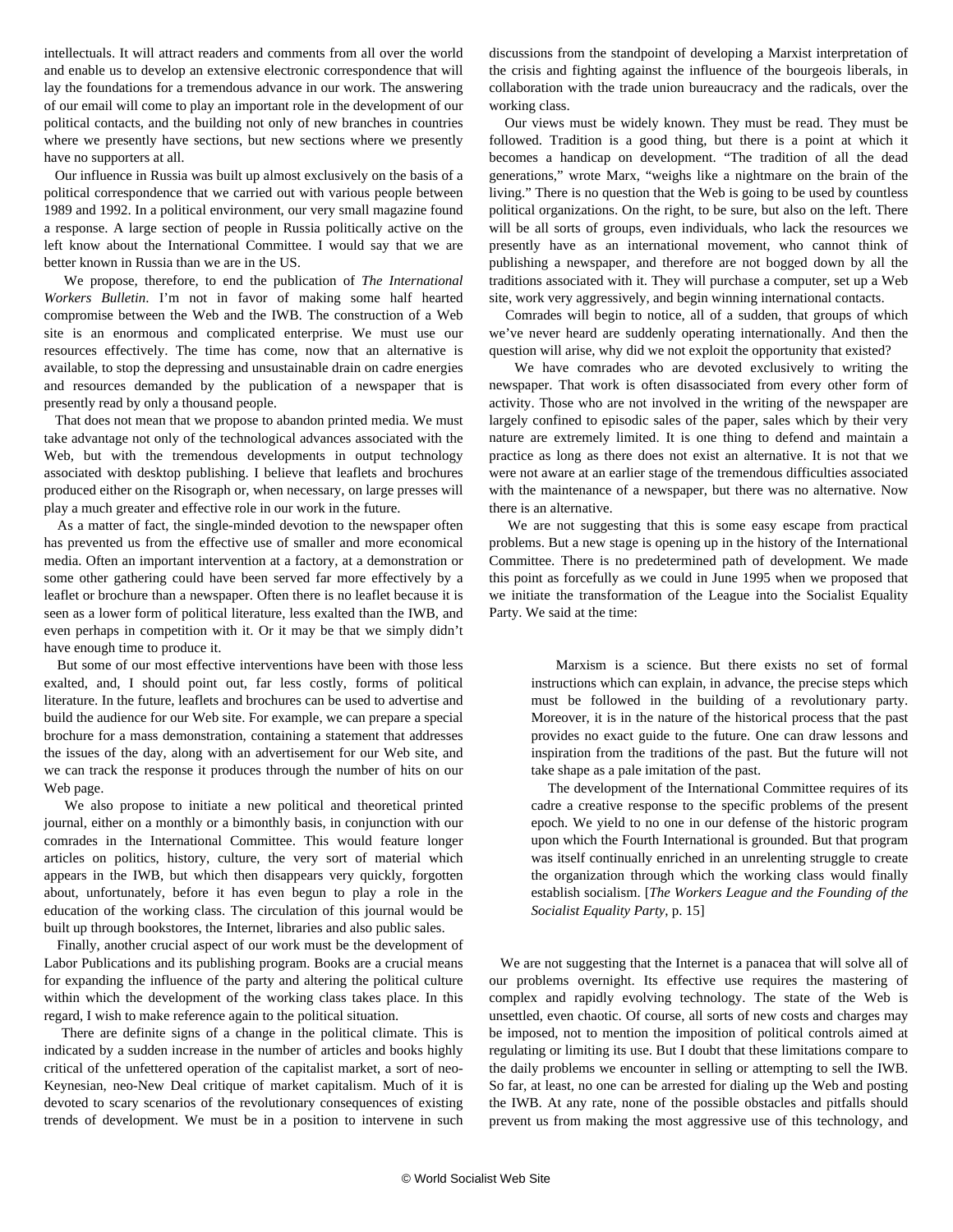the idea that they're simply going to pull the plug on us overlooks the political influence which might prompt such behavior and the political response to such actions.

 We have to conceive of the Web Site not simply as a home page, as a calling card, but as a massive and growing political structure which will cover current events, cultural issues, political questions and historical issues. It is possible to mount an exhibit on the life of Leon Trotsky, utilizing the extraordinary video technology that already exists. For example, it would be possible to hear Trotsky denounce Stalin by placing a video clip on the Web.

 We have to master the forms and aesthetic of the Web. To write for it requires consciousness of this technology—articles that can be downloaded in perhaps a page-and-a-half on a laser printer. It is also possible to prepare an entire journal that is formatted for eventual downloading. Leaflets can be written in such a way that they can be downloaded as formatted documents, for mass circulation in any part of the country or the world. The possibilities are endless. The Web site will, over time, attract growing attention, from regular supporters, sympathizers, and even opponents who feel obliged to follow what we are saying. We never before had this opportunity.

 I feel this is a necessary and vital proposal for our movement. We want to have the broadest discussion on this question, and I hope that we can come to an agreement that will enable us to move vigorously on this new technology, this new medium, and exploit it most effectively for the development of our international movement and the Socialist Equality Party.

\*\*\*

 *The proposal to transition to an Internet-based publication was followed by extensive discussion. We post below David North's remarks at the end of the first day of the National Committee meeting.* 

 Comrades, the strong support for this proposal shows that you agree that it is time for a fundamental change in the Party's practice. This cadre does not want the movement merely to survive, but rather to develop and grow. Those who have spoken recognize that the extraordinary developments in technology provide us with an opportunity to expand the audience for the political line of our movement.

 The perspective upon which this proposal is based is infused with historical optimism. This is in sharp contrast to the outlook of the pettybourgeois groups who are, as Comrade Fred Mazelis has pointed out, deeply demoralized. It is one thing to recognize the political limitations which arise in different periods out of objective circumstances. It's another thing entirely to abandon a historically developed perspective based on a scientific understanding of the laws of social development. The petty-bourgeois groups adapt themselves to the endless declarations that Marxism is dead. These declarations are to be found in countless contemporary journals and books, including those which are critical of the "excesses" of the market economy.

 The authors of these works generally take great care to reassure their readers that Marxism has "failed." But then they proceed to plagiarize one or another element of Marx's critique of capitalism. This striking contradiction is neither acknowledged nor explained.

 Our movement is grounded—historically, theoretically and politically—in the understanding of the irreconcilable antagonism between Stalinism and Marxism. The Fourth International has insisted throughout its history that the survival of the USSR depended, in the final analysis, upon the overthrow of the Soviet bureaucracy by the working class. Therefore, the collapse of the USSR did not come as a surprise to our movement.

 Moreover, we did not take the post-1991 triumphalism of the international bourgeoisie all too seriously because the International Committee understood that the crisis which brought about the collapse of the USSR was an aspect of a systemic crisis of the world economy.

It must be added that the International Committee drew strength from its

ability to see the political and intellectual crisis of the international working class in a rich and textured historical context. Notwithstanding the setbacks suffered by the working class, the period through which we are passing is not without certain revolutionary characteristics.

 During my last visit to Russia, I met with Avner Zis, a close friend of Vadim Rogovin, who has written many works on philosophy and culture, of which he possesses an encyclopedic knowledge. Now in his late eighties, Zis is very pessimistic. He sees in this period only the disintegration of culture, the disintegration of past intellectual achievements.

 It is understandable that a man of Zis' age and culture would become deeply discouraged by the present course of events in the former USSR. I would not compare him to the radicals. His pessimism is not the product of cynicism, but of a genuine and humane distress over the consequences of the collapse of the USSR. It is not the demise of Stalinism that he laments, but the ensuing destruction of all the positive social and cultural achievements of Soviet Union. Moreover, he is distressed by the international character of the apparent degeneration of thought and culture. He stated that he could not see anything encouraging in the present situation. In reply I said the following to him:

 "Everything you say about the decline of culture is true. It seems to be the case that mankind has taken a step backward, from the conquests that it made intellectually in a previous period.

 "You are, however, a great student of Hegel. Didn't Hegel teach us that we must examine human thought in all its aspects and dimensions? The level and capacity of human thought finds expression not only in the spoken word and printed page, but also in the whole opus of human activity, which includes his science and technology.

 "From that standpoint one has to acknowledge that notwithstanding the evident decline in many areas of culture—literature, the fine arts, music, cinema, and, of course, politics—the last few decades have witnessed an extraordinary explosion of human creativity."

 What does this development mean for the working class? When we consider the power and liberating potential of the microchip—this extraordinary product and catalyst of human intelligence—we find fresh grounds for historical optimism. It would be myopic to see the past period simply as one of universal reaction. To be sure we are passing through a period of political confusion whose historical source can be traced back to the unresolved problems of the Russian Revolution, the colossal defeats inflicted on the working class in the 30s and 40s, and the tremendous difficulty in reviving the culture which was so grievously injured by the combination of Fascist Holocaust and Stalinist terror, directed against the advanced elements within the working class.

 Human culture is fragile, and the wounds that are inflicted upon it during one decade of counter-revolutionary reaction may require many more decades to heal. But during the last half-century the creative energy of human intelligence did not stagnate. It found other means of expression, perhaps more prosaic and practical, but nonetheless revolutionary in their long-term implications.

 The advances in technology have opened up new possibilities. The globalization of capitalist production, notwithstanding the misery that it has brought in its wake, carries within itself the seeds of revolutionary progress. It is rendering national boundaries obsolete and depriving the national state of any rational justification for further existence. Furthermore, the globalization of production, all but completing the unrestrained penetration of capital into every portion of the globe, has resulted in a vast increase in the size, socio-economic significance and potential political power of the working class. Only a few decades ago, the great struggles to which the revisionists pointed were taking place in countries in which the dominant social force was still the peasantry. That was the basis of a pandemic of revisionist, petty-bourgeois, and anti-Marxist politics that repudiated the heritage of scientific revolutionary